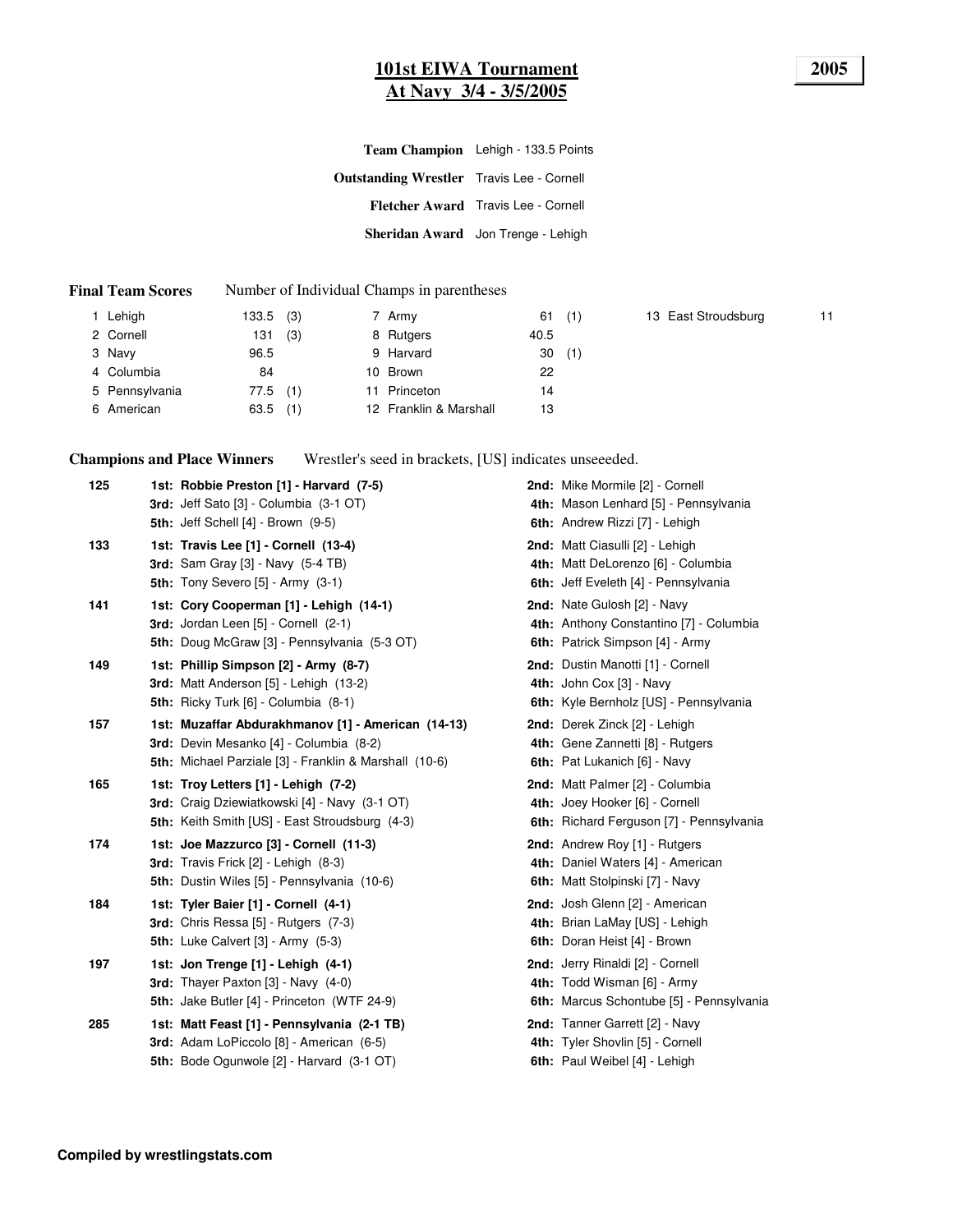# **3/4/2005 and 3/5/2005 at Navy 2005 EIWA Championship Page 1 of 10**

| Robbie Preston, Harvard [1]     |                                 | Robbie Preston      |                            |               |                          |                               |
|---------------------------------|---------------------------------|---------------------|----------------------------|---------------|--------------------------|-------------------------------|
| Bye                             |                                 |                     |                            |               |                          |                               |
| Bye                             |                                 |                     |                            |               | Robbie Preston Fall 2:37 |                               |
| Ricky Ringel, Rutgers [8]       |                                 | <b>Ricky Ringel</b> |                            |               |                          |                               |
| Mason Lenhard, Pennsylvania [5] |                                 |                     |                            |               |                          | Robbie Preston 4-2            |
| Audrey Pang, Princeton          |                                 |                     | Mason Lenhard Fall 1:07    |               |                          |                               |
| Bye                             |                                 |                     |                            |               | Mason Lenhard 5-3        |                               |
| Jeff Schell, Brown [4]          |                                 | Jeff Schell         |                            |               |                          |                               |
| Jeff Sato, Columbia [3]         |                                 |                     |                            |               |                          | <b>Robbie Preston 7-5</b>     |
| Travis Featherstone, Army       | Jeff Sato 4-1                   |                     |                            |               |                          |                               |
| Bye                             |                                 |                     |                            | Jeff Sato 8-0 |                          |                               |
| Alex Uzstics, Navy [6]          |                                 | <b>Alex Uzstics</b> |                            |               |                          |                               |
| Andrew Rizzi, Lehigh [7]        |                                 |                     |                            |               |                          | Mike Mormile 2-1              |
| Bye                             |                                 | <b>Andrew Rizzi</b> |                            |               |                          |                               |
|                                 | Roberto Ramos, East Stroudsburg |                     |                            |               | Mike Mormile 4-0         |                               |
| Mike Mormile, Cornell [2]       |                                 | Mike Mormile 19-5   |                            |               |                          |                               |
|                                 |                                 |                     |                            |               |                          |                               |
| Bye                             |                                 |                     | <b>Consolation Bracket</b> |               |                          |                               |
| Bye                             |                                 |                     |                            |               |                          |                               |
|                                 |                                 |                     | <b>Andrew Rizzi</b>        |               |                          |                               |
|                                 | Andrew Rizzi                    |                     |                            |               | Andrew Rizzi 5-2         |                               |
| Audrey Pang                     |                                 |                     |                            |               |                          | Mason Lenhard 10-5            |
|                                 | Audrey Pang                     |                     |                            |               | Mason Lenhard            |                               |
| Bye                             |                                 |                     | Alex Uzstics Fall 1:52     |               |                          |                               |
|                                 | <b>Alex Uzstics</b>             |                     |                            |               |                          | Third Place: Jeff Sato 3-1 OT |
|                                 |                                 |                     |                            |               |                          |                               |
| <b>Travis Featherstone</b>      | <b>Travis Featherstone</b>      |                     |                            |               |                          | Fifth Place: Jeff Schell 9-5  |
| Bye                             |                                 |                     | Jeff Schell 8-3            |               |                          |                               |
|                                 | Jeff Schell                     |                     |                            |               | Jeff Schell 12-2         |                               |
|                                 |                                 |                     |                            |               |                          | Jeff Sato 3-1                 |
| Bye                             | Roberto Ramos                   |                     |                            |               | Jeff Sato                |                               |
| Roberto Ramos                   |                                 |                     | Ricky Ringel Fall 4:27     |               |                          |                               |
|                                 | <b>Ricky Ringel</b>             |                     |                            |               |                          |                               |
|                                 |                                 |                     |                            |               |                          |                               |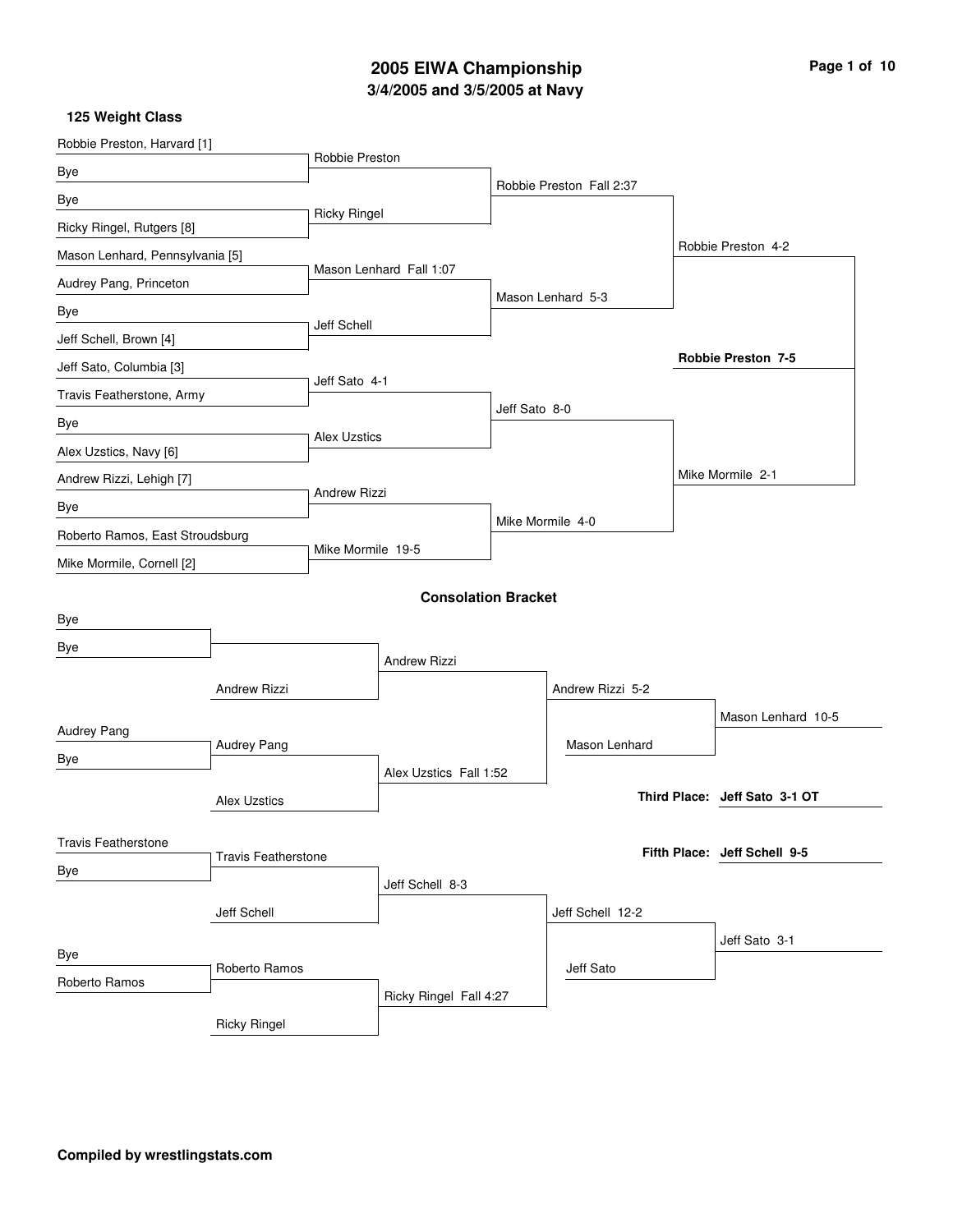# **3/4/2005 and 3/5/2005 at Navy 2005 EIWA Championship Page 2 of 10**

| Travis Lee, Cornell [1]                                  |                       |                   |                            |                   |                          |  |                              |
|----------------------------------------------------------|-----------------------|-------------------|----------------------------|-------------------|--------------------------|--|------------------------------|
| Bye                                                      |                       | <b>Travis Lee</b> |                            |                   |                          |  |                              |
| Rich Gebauer, Franklin & Marshall                        |                       |                   |                            |                   | Travis Lee TF 18-1, 6:13 |  |                              |
| Ryan McCallum, East Stroudsburg [8]                      |                       | Rich Gebauer 3-1  |                            |                   |                          |  |                              |
| Tony Severo, Army [5]                                    |                       |                   |                            |                   |                          |  | Travis Lee Fall 3:50         |
| Bye                                                      |                       | Tony Severo       |                            |                   |                          |  |                              |
| Dan Hilt, Rutgers                                        |                       |                   |                            | Tony Severo 4-3   |                          |  |                              |
| Jeff Eveleth, Pennsylvania [4]                           |                       | Jeff Eveleth 8-3  |                            |                   |                          |  |                              |
| Sam Gray, Navy [3]                                       |                       |                   |                            |                   |                          |  | Travis Lee 13-4              |
| Bye                                                      |                       | Sam Gray          |                            |                   |                          |  |                              |
| Andrew Redman, Princeton<br>Matt DeLorenzo, Columbia [6] |                       |                   |                            | Sam Gray 8-2      |                          |  |                              |
|                                                          |                       |                   | Matt DeLorenzo Fall 2:03   |                   |                          |  |                              |
| Dan Appello, Brown [7]                                   |                       |                   |                            |                   |                          |  | Matt Ciasulli 4-0            |
| Bye                                                      |                       | Dan Appello       |                            |                   |                          |  |                              |
| Brent Kakesako, Harvard                                  |                       |                   |                            | Matt Ciasulli 4-0 |                          |  |                              |
| Matt Ciasulli, Lehigh [2]                                |                       |                   | Matt Ciasulli Fall 3:57    |                   |                          |  |                              |
|                                                          |                       |                   | <b>Consolation Bracket</b> |                   |                          |  |                              |
| Bye                                                      |                       |                   |                            |                   |                          |  |                              |
| Ryan McCallum                                            | Ryan McCallum         |                   |                            |                   |                          |  |                              |
|                                                          |                       |                   | Ryan McCallum Fall 3:15    |                   |                          |  |                              |
|                                                          | Dan Appello           |                   |                            |                   | Matt DeLorenzo Fall 4:57 |  |                              |
| Bye                                                      |                       |                   |                            |                   |                          |  | Matt DeLorenzo 4-3           |
| Dan Hilt                                                 | Dan Hilt              |                   |                            |                   | Tony Severo              |  |                              |
|                                                          |                       |                   | Matt DeLorenzo 7-2         |                   |                          |  | Third Place: Sam Gray 5-4 TB |
|                                                          | Matt DeLorenzo        |                   |                            |                   |                          |  |                              |
| Bye                                                      |                       |                   |                            |                   |                          |  | Fifth Place: Tony Severo 3-1 |
| Andrew Redman                                            | Andrew Redman         |                   |                            |                   |                          |  |                              |
|                                                          |                       |                   | Jeff Eveleth 8-0           |                   |                          |  |                              |
|                                                          | Jeff Eveleth          |                   |                            |                   | Jeff Eveleth 6-3         |  |                              |
| Bye                                                      |                       |                   |                            |                   |                          |  | Sam Gray 5-1                 |
| <b>Brent Kakesako</b>                                    | <b>Brent Kakesako</b> |                   |                            |                   | Sam Gray                 |  |                              |
|                                                          |                       |                   | Rich Gebauer TF 17-2, 6:37 |                   |                          |  |                              |
|                                                          | <b>Rich Gebauer</b>   |                   |                            |                   |                          |  |                              |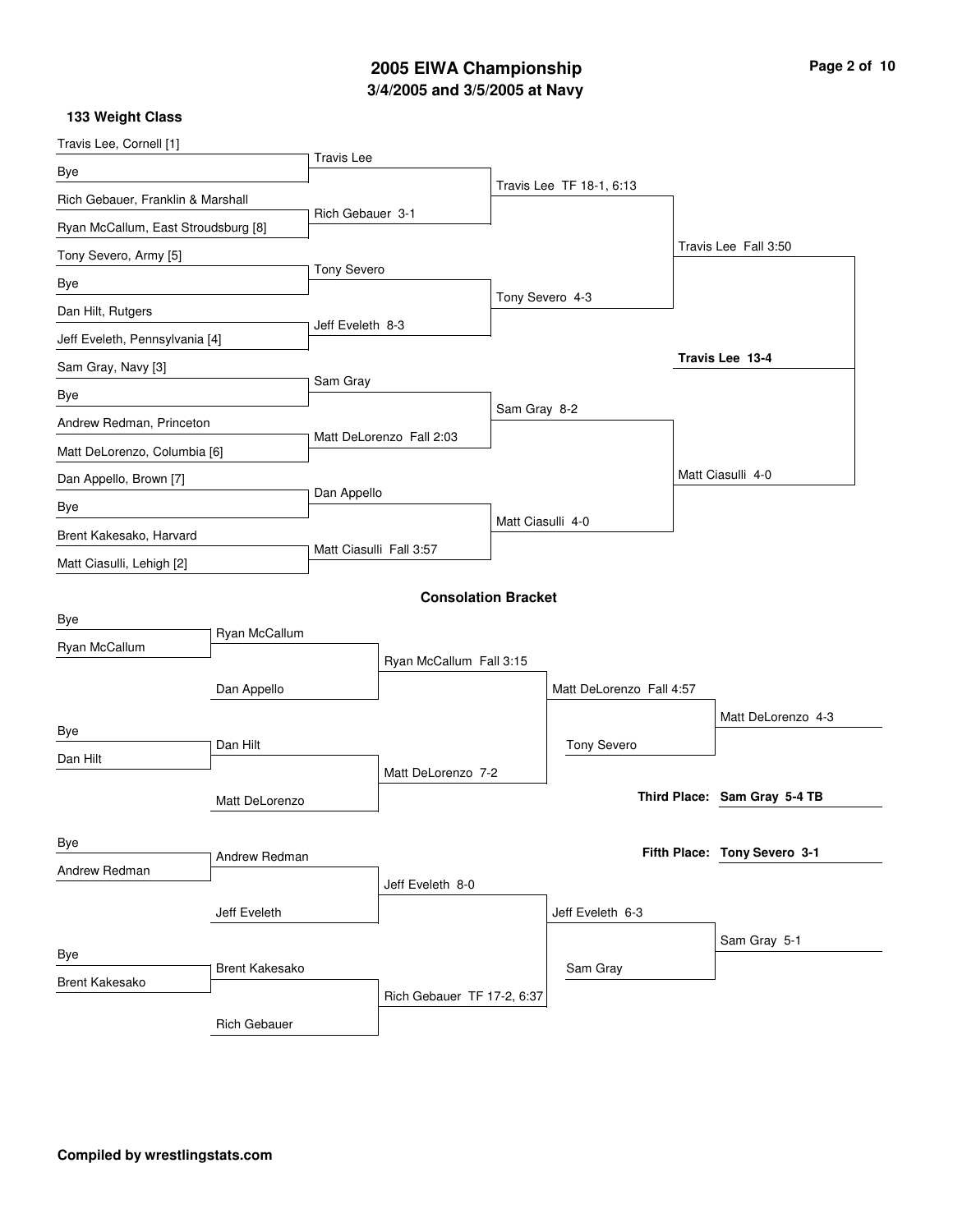# **3/4/2005 and 3/5/2005 at Navy 2005 EIWA Championship Page 3 of 10**

| Cory Cooperman, Lehigh [1]          |                       |                      |                               |                 |                           |                                 |  |
|-------------------------------------|-----------------------|----------------------|-------------------------------|-----------------|---------------------------|---------------------------------|--|
| Bye                                 | Cory Cooperman        |                      |                               |                 |                           |                                 |  |
| Eric Marcotulli, Princeton          |                       |                      |                               |                 | Cory Cooperman 14-2       |                                 |  |
| Michael Baria, Harvard [8]          |                       | Michael Baria 10-0   |                               |                 |                           |                                 |  |
| Jordan Leen, Cornell [5]            |                       |                      |                               |                 |                           | Cory Cooperman 11-3             |  |
| Bye                                 |                       | Jordan Leen          |                               |                 |                           |                                 |  |
| Steve Adamcsik, Rutgers             |                       |                      |                               |                 | Patrick Simpson Fall 5:34 |                                 |  |
| Patrick Simpson, Army [4]           |                       | Patrick Simpson 16-4 |                               |                 |                           |                                 |  |
| Doug McGraw, Pennsylvania [3]       |                       |                      |                               |                 |                           | Cory Cooperman 14-1             |  |
| Bye                                 |                       |                      | Doug McGraw                   |                 |                           |                                 |  |
| Mark Savino, Brown                  |                       |                      |                               |                 | Doug McGraw 12-0          |                                 |  |
| Scott Heckman, East Stroudsburg [6] |                       | Scott Heckman 10-6   |                               |                 |                           |                                 |  |
| Anthony Constantino, Columbia [7]   |                       |                      |                               |                 |                           | Nate Gulosh 5-1                 |  |
| Aviel Ayoung, Franklin & Marshall   |                       |                      | Anthony Constantino Fall 1:13 |                 |                           |                                 |  |
| Bye                                 |                       |                      |                               | Nate Gulosh 7-0 |                           |                                 |  |
| Nate Gulosh, Navy [2]               |                       | Nate Gulosh          |                               |                 |                           |                                 |  |
|                                     |                       |                      |                               |                 |                           |                                 |  |
| Bye                                 |                       |                      | <b>Consolation Bracket</b>    |                 |                           |                                 |  |
| Eric Marcotulli                     | Eric Marcotulli       |                      |                               |                 |                           |                                 |  |
|                                     |                       |                      | Anthony Constantino 12-9      |                 |                           |                                 |  |
|                                     | Anthony Constantino   |                      |                               |                 | Anthony Constantino 3-2   |                                 |  |
|                                     |                       |                      |                               |                 |                           | Anthony Constantino 9-2         |  |
| Bye                                 | <b>Steve Adamcsik</b> |                      |                               |                 | Patrick Simpson           |                                 |  |
| <b>Steve Adamcsik</b>               |                       |                      | Steve Adamcsik 17-3           |                 |                           |                                 |  |
|                                     | Scott Heckman         |                      |                               |                 |                           | Third Place: Jordan Leen 2-1    |  |
|                                     |                       |                      |                               |                 |                           |                                 |  |
| Bye                                 | Mark Savino           |                      |                               |                 |                           | Fifth Place: Doug McGraw 5-3 OT |  |
| Mark Savino                         |                       |                      | Jordan Leen 5-0               |                 |                           |                                 |  |
|                                     | Jordan Leen           |                      |                               |                 | Jordan Leen 2-1           |                                 |  |
|                                     |                       |                      |                               |                 |                           | Jordan Leen 1-0                 |  |
| Aviel Ayoung                        | Aviel Ayoung          |                      |                               |                 | Doug McGraw               |                                 |  |
| Bye                                 |                       |                      | Michael Baria TF 16-1, 3:40   |                 |                           |                                 |  |
|                                     | Michael Baria         |                      |                               |                 |                           |                                 |  |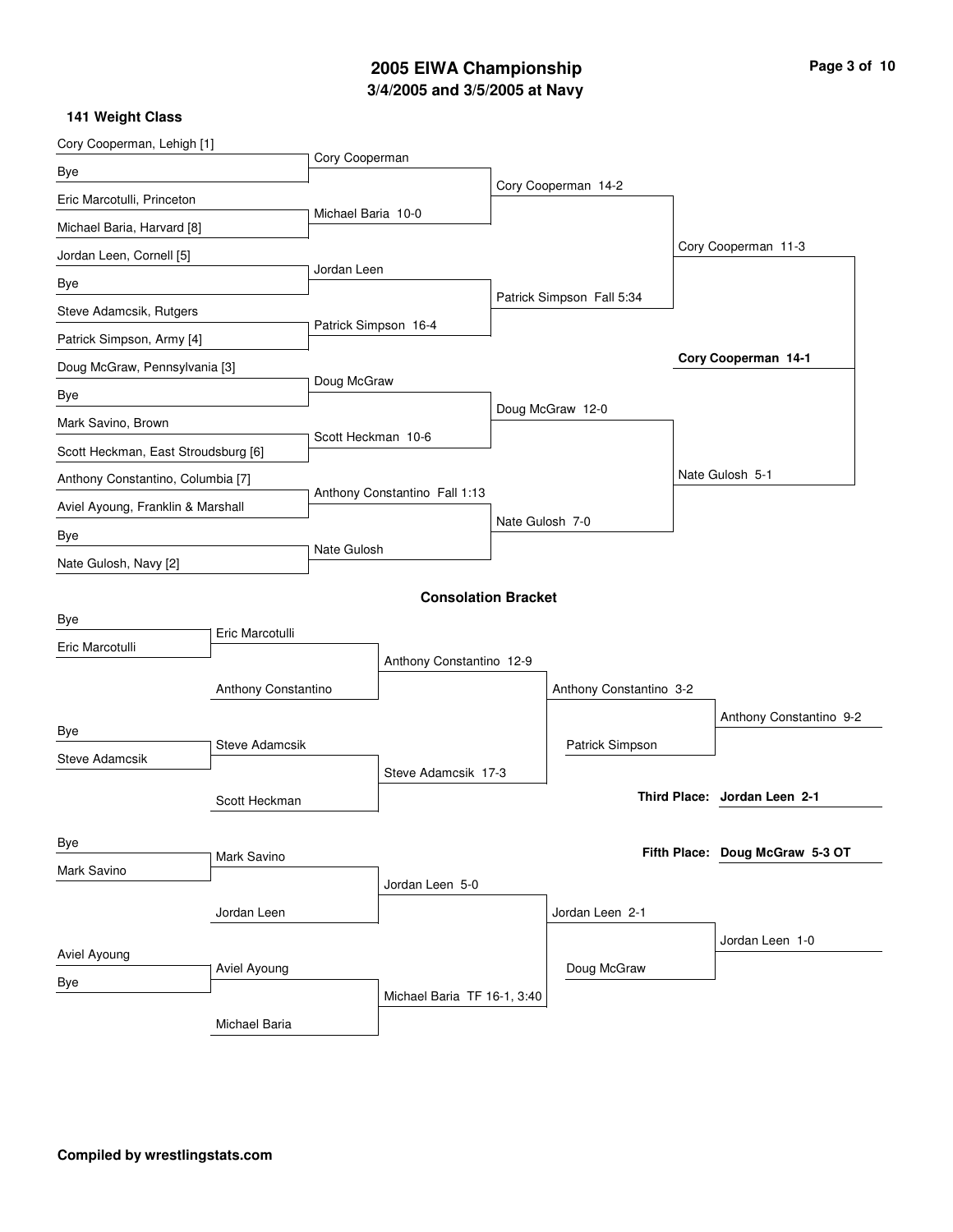# **3/4/2005 and 3/5/2005 at Navy 2005 EIWA Championship Page 4 of 10**

| Dustin Manotti, Cornell [1]       |                     |                           |                            |               |                           |                                 |
|-----------------------------------|---------------------|---------------------------|----------------------------|---------------|---------------------------|---------------------------------|
| Bye                               |                     | Dustin Manotti            |                            |               |                           |                                 |
| Tim Smith, Brown                  |                     |                           |                            |               | Dustin Manotti 14-4       |                                 |
| Dominic DeNunzio, Harvard [8]     |                     |                           | Dominic DeNunzio 5-1       |               |                           |                                 |
| Matt Anderson, Lehigh [5]         |                     |                           |                            |               |                           | Dustin Manotti 10-2             |
| Andrew Smith, Franklin & Marshall |                     |                           | Matt Anderson Fall 3:57    |               |                           |                                 |
| Bye                               |                     |                           |                            |               | Matt Anderson 6-0         |                                 |
| Mark Smith, East Stroudsburg [4]  |                     | Mark Smith                |                            |               |                           |                                 |
| John Cox, Navy [3]                |                     |                           |                            |               |                           | Phillip Simpson 8-7             |
| Bye                               |                     | John Cox                  |                            |               |                           |                                 |
| Michael Ferrara, Rutgers          |                     |                           |                            | John Cox 16-4 |                           |                                 |
| Ricky Turk, Columbia [6]          |                     | Ricky Turk Fall 0:52      |                            |               |                           |                                 |
| Tom Kniesewski, American [7]      |                     |                           |                            |               |                           | Phillip Simpson 5-0             |
| Andy Iannuzzi, Princeton          |                     | Tom Kniesewski 13-5       |                            |               |                           |                                 |
| Kyle Bernholz, Pennsylvania       |                     |                           |                            |               | Phillip Simpson Fall 3:11 |                                 |
| Phillip Simpson, Army [2]         |                     | Phillip Simpson Fall 2:18 |                            |               |                           |                                 |
|                                   |                     |                           | <b>Consolation Bracket</b> |               |                           |                                 |
| Bye                               |                     |                           |                            |               |                           |                                 |
| Tim Smith                         | <b>Tim Smith</b>    |                           |                            |               |                           |                                 |
|                                   |                     |                           | Tom Kniesewski 10-2        |               |                           |                                 |
|                                   | Tom Kniesewski      |                           |                            |               | Ricky Turk Fall 0:40      |                                 |
| Bye                               |                     |                           |                            |               |                           | Matt Anderson 8-0               |
| Andrew Smith                      | <b>Andrew Smith</b> |                           |                            |               | <b>Matt Anderson</b>      |                                 |
|                                   |                     |                           | Ricky Turk Fall 2:04       |               |                           |                                 |
|                                   | <b>Ricky Turk</b>   |                           |                            |               |                           | Third Place: Matt Anderson 13-2 |
| Bye                               |                     |                           |                            |               |                           |                                 |
| Michael Ferrara                   | Michael Ferrara     |                           |                            |               |                           | Fifth Place: Ricky Turk 8-1     |
|                                   |                     |                           | Michael Ferrara 3-2        |               |                           |                                 |
|                                   | Mark Smith          |                           |                            |               | Kyle Bernholz 3-0         |                                 |
|                                   |                     |                           |                            |               |                           | John Cox 12-8                   |
| Andy lannuzzi                     | Kyle Bernholz 3-1   |                           |                            |               | John Cox                  |                                 |
| Kyle Bernholz                     |                     |                           | Kyle Bernholz 4-2          |               |                           |                                 |
|                                   | Dominic DeNunzio    |                           |                            |               |                           |                                 |
|                                   |                     |                           |                            |               |                           |                                 |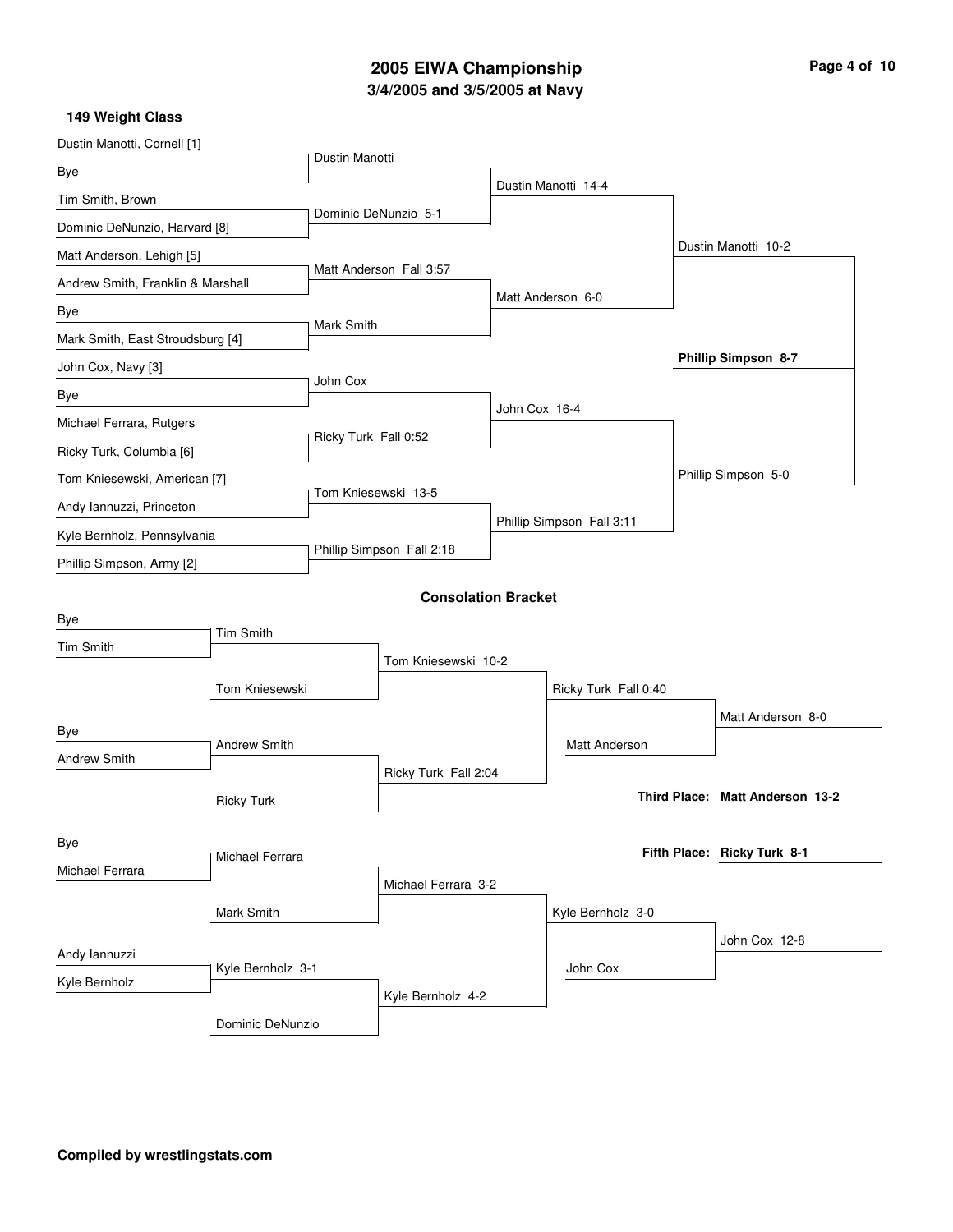# **3/4/2005 and 3/5/2005 at Navy 2005 EIWA Championship Page 5 of 10**

| Muzaffar Abdurakhmanov, American [1]      |                        |                     |                                      |                        |                             |  |                                    |  |
|-------------------------------------------|------------------------|---------------------|--------------------------------------|------------------------|-----------------------------|--|------------------------------------|--|
| Brad Kleckner, East Stroudsburg           |                        |                     | Muzaffar Abdurakhmanov TF 19-4, 3:14 |                        | Muzaffar Abdurakhmanov 18-8 |  |                                    |  |
| Bye                                       |                        |                     |                                      |                        |                             |  |                                    |  |
| Gene Zannetti, Rutgers [8]                |                        | Gene Zannetti       |                                      |                        |                             |  |                                    |  |
| John Cholish, Cornell [5]                 |                        |                     |                                      |                        |                             |  | Muzaffar Abdurakhmanov 6-4         |  |
| Bye                                       |                        | John Cholish        |                                      |                        |                             |  |                                    |  |
| Matthew Button, Harvard                   |                        |                     |                                      |                        | Devin Mesanko 3-1 OT        |  |                                    |  |
| Devin Mesanko, Columbia [4]               |                        | Devin Mesanko 10-1  |                                      |                        |                             |  |                                    |  |
| Michael Parziale, Franklin & Marshall [3] |                        |                     |                                      |                        |                             |  | Muzaffar Abdurakhmanov 14-13       |  |
| Brandon Benson, Army                      |                        |                     | Michael Parziale Fall 6:11           |                        |                             |  |                                    |  |
| Alejandro Enriquez, Princeton             |                        |                     |                                      |                        | Michael Parziale 6-3        |  |                                    |  |
| Pat Lukanich, Navy [6]                    |                        | Pat Lukanich 10-3   |                                      |                        |                             |  |                                    |  |
| Michael Savino, Brown [7]                 |                        |                     |                                      |                        |                             |  | Derek Zinck 9-5                    |  |
| Brock Wittmeyer, Pennsylvania             |                        | Michael Savino 11-4 |                                      |                        |                             |  |                                    |  |
| Bye                                       |                        |                     |                                      |                        | Derek Zinck 16-7            |  |                                    |  |
| Derek Zinck, Lehigh [2]                   |                        | Derek Zinck         |                                      |                        |                             |  |                                    |  |
|                                           |                        |                     | <b>Consolation Bracket</b>           |                        |                             |  |                                    |  |
| <b>Brad Kleckner</b>                      | <b>Brad Kleckner</b>   |                     |                                      |                        |                             |  |                                    |  |
| Bye                                       |                        |                     | Michael Savino 12-3                  |                        |                             |  |                                    |  |
|                                           | Michael Savino         |                     |                                      | Pat Lukanich Fall 5:45 |                             |  |                                    |  |
|                                           |                        |                     |                                      |                        |                             |  | Devin Mesanko 10-2                 |  |
| Bye                                       | <b>Matthew Button</b>  |                     |                                      |                        | Devin Mesanko               |  |                                    |  |
| Matthew Button                            |                        |                     | Pat Lukanich 13-6                    |                        |                             |  |                                    |  |
|                                           | Pat Lukanich           |                     |                                      |                        |                             |  | Third Place: Devin Mesanko 8-2     |  |
|                                           |                        |                     |                                      |                        |                             |  |                                    |  |
| <b>Brandon Benson</b>                     | Brandon Benson 9-2     |                     |                                      |                        |                             |  | Fifth Place: Michael Parziale 10-6 |  |
| Alejandro Enriquez                        |                        |                     | John Cholish 7-2                     |                        |                             |  |                                    |  |
|                                           | John Cholish           |                     |                                      |                        | Gene Zannetti 6-0           |  |                                    |  |
|                                           |                        |                     |                                      |                        |                             |  | Gene Zannetti 4-0                  |  |
| <b>Brock Wittmeyer</b>                    | <b>Brock Wittmeyer</b> |                     |                                      |                        | <b>Michael Parziale</b>     |  |                                    |  |
| Bye                                       |                        |                     | Gene Zannetti 11-2                   |                        |                             |  |                                    |  |
|                                           | Gene Zannetti          |                     |                                      |                        |                             |  |                                    |  |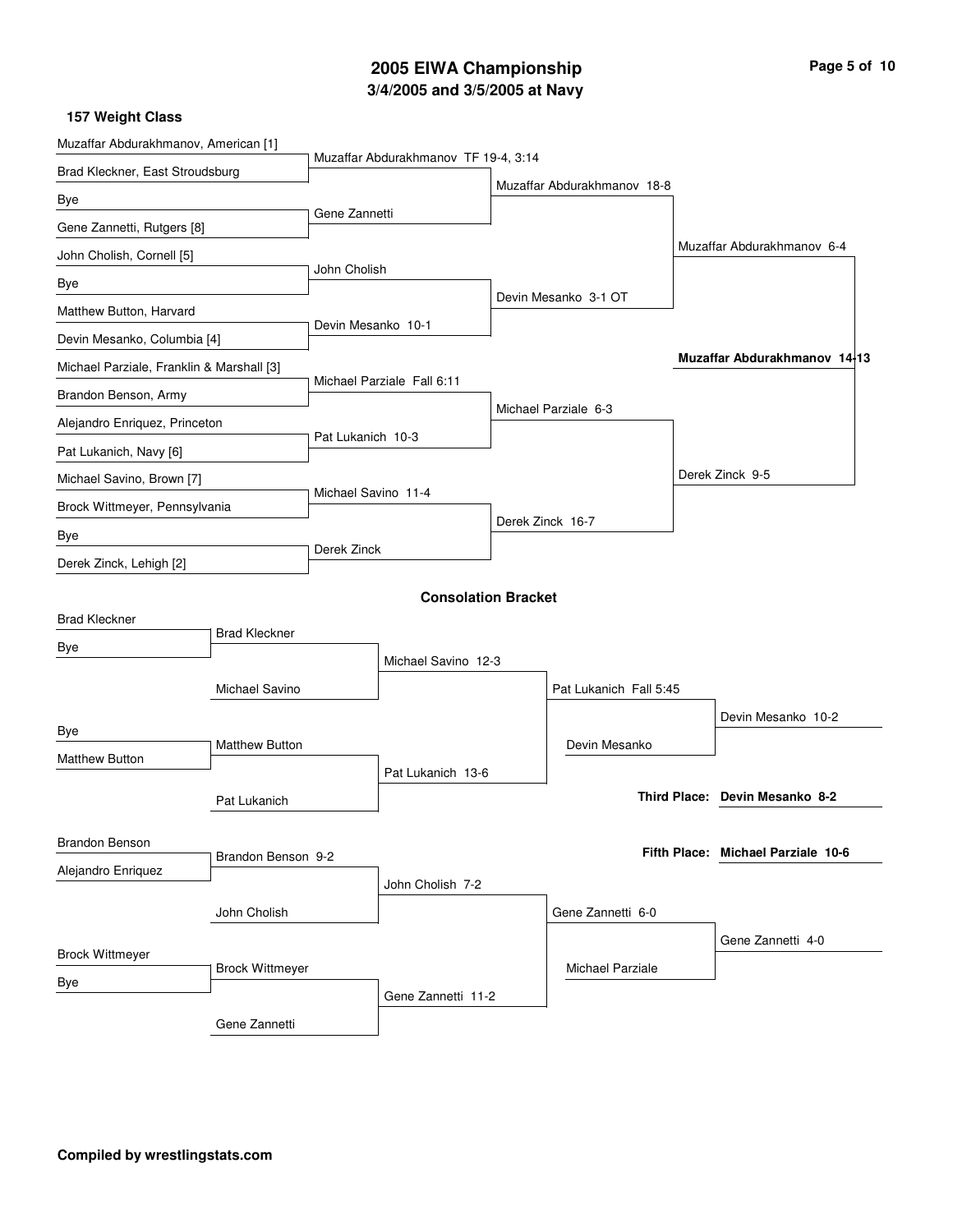# **3/4/2005 and 3/5/2005 at Navy 2005 EIWA Championship Page 6 of 10**

| Troy Letters, Lehigh [1]            |                      |                        |                            |                 |                          |                                          |
|-------------------------------------|----------------------|------------------------|----------------------------|-----------------|--------------------------|------------------------------------------|
| Dwayne Hash-Barberis, American      |                      | Troy Letters Fall 0:47 |                            |                 |                          |                                          |
| Bye                                 |                      |                        |                            |                 | Troy Letters 14-4        |                                          |
| Heath Lohrman, Brown [8]            |                      | Heath Lohrman          |                            |                 |                          |                                          |
| Matt Veres, Franklin & Marshall [5] |                      |                        |                            |                 |                          | Troy Letters 10-2                        |
| Charlie Wiggins, Princeton          |                      |                        | Charlie Wiggins Fall 6:44  |                 |                          |                                          |
| Bye                                 |                      |                        |                            |                 | Craig Dziewiatkowski 4-2 |                                          |
| Craig Dziewiatkowski, Navy [4]      |                      |                        | Craig Dziewiatkowski       |                 |                          |                                          |
| Chad Marzec, Army [3]               |                      |                        |                            |                 |                          | Troy Letters 7-2                         |
| Joe Sacco, Rutgers                  |                      | Chad Marzec 2-1        |                            |                 |                          |                                          |
| Bye                                 |                      |                        |                            | Joey Hooker 4-2 |                          |                                          |
| Joey Hooker, Cornell [6]            |                      | Joey Hooker            |                            |                 |                          |                                          |
| Richard Ferguson, Pennsylvania [7]  |                      |                        |                            |                 |                          | Matt Palmer 4-2                          |
| Bye                                 |                      | Richard Ferguson       |                            |                 |                          |                                          |
| Keith Smith, East Stroudsburg       |                      |                        |                            |                 | Matt Palmer 15-3         |                                          |
| Matt Palmer, Columbia [2]           |                      | Matt Palmer 6-0        |                            |                 |                          |                                          |
|                                     |                      |                        | <b>Consolation Bracket</b> |                 |                          |                                          |
| Dwayne Hash-Barberis                |                      |                        |                            |                 |                          |                                          |
| Bye                                 | Dwayne Hash-Barberis |                        |                            |                 |                          |                                          |
|                                     |                      |                        | Richard Ferguson 8-4       |                 |                          |                                          |
|                                     | Richard Ferguson     |                        |                            |                 | Richard Ferguson 4-3     |                                          |
| <b>Matt Veres</b>                   |                      |                        |                            |                 |                          | Craig Dziewiatkowski 9-3                 |
| Bye                                 | <b>Matt Veres</b>    |                        |                            |                 | Craig Dziewiatkowski     |                                          |
|                                     |                      |                        | Chad Marzec MED FFT        |                 |                          |                                          |
|                                     | Chad Marzec          |                        |                            |                 |                          | Third Place: Craig Dziewiatkowski 3-1 OT |
| Joe Sacco                           |                      |                        |                            |                 |                          |                                          |
| Bye                                 | Joe Sacco            |                        |                            |                 |                          | Fifth Place: Keith Smith 4-3             |
|                                     |                      |                        | Joe Sacco 3-1              |                 |                          |                                          |
|                                     | Charlie Wiggins      |                        |                            |                 | Keith Smith 3-1          |                                          |
| Bye                                 |                      |                        |                            |                 |                          | Joey Hooker 11-4                         |
| Keith Smith                         | Keith Smith          |                        |                            |                 | Joey Hooker              |                                          |
|                                     |                      |                        | Keith Smith 2-0            |                 |                          |                                          |
|                                     | Heath Lohrman        |                        |                            |                 |                          |                                          |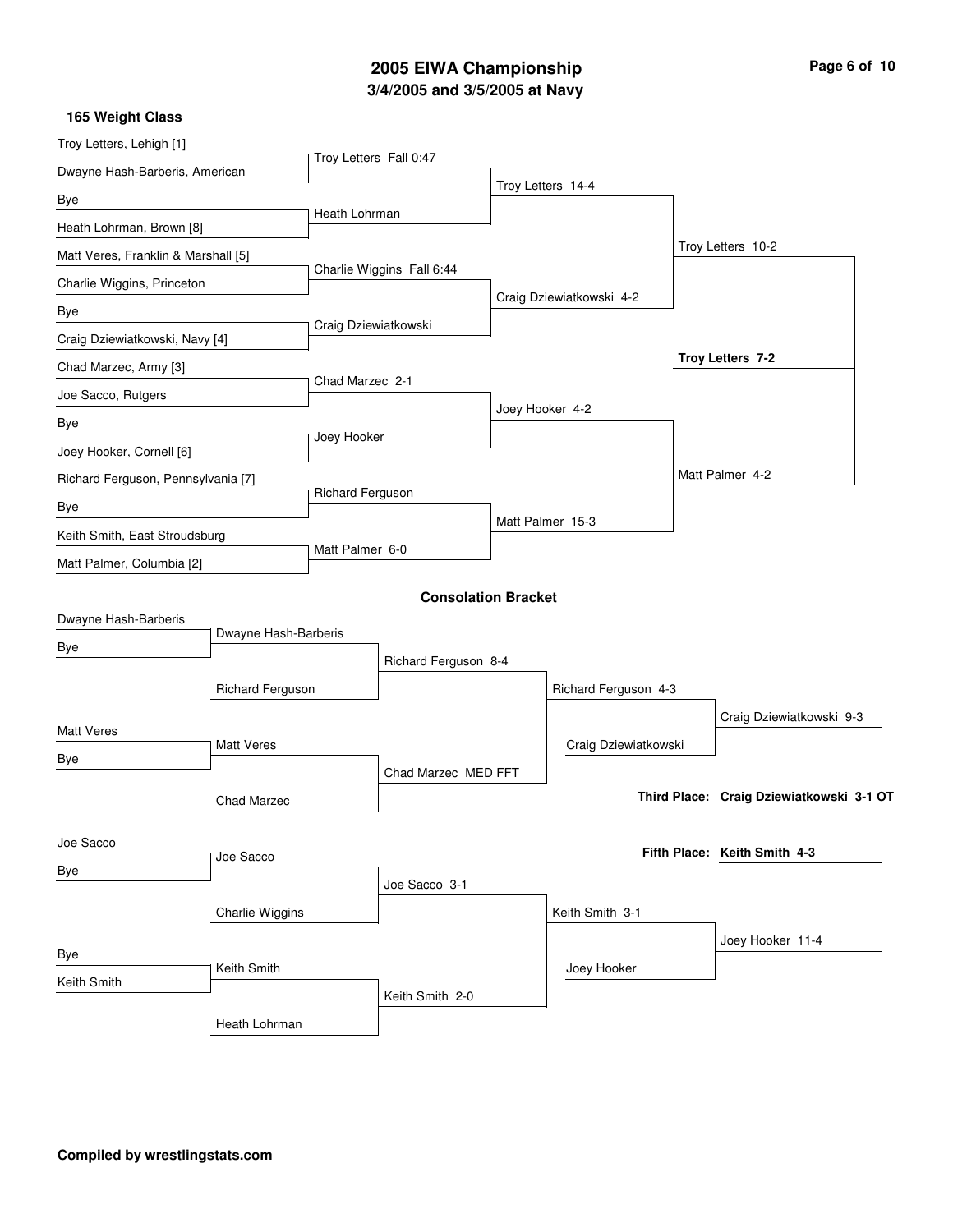# **3/4/2005 and 3/5/2005 at Navy 2005 EIWA Championship Page 7 of 10**

| Andrew Roy, Rutgers [1]           |                                 |                         |                               |                  |                           |                                |
|-----------------------------------|---------------------------------|-------------------------|-------------------------------|------------------|---------------------------|--------------------------------|
| Bye                               |                                 | Andrew Roy              |                               |                  |                           |                                |
| Matt DeNichilo, Princeton         |                                 |                         |                               |                  | Andrew Roy 11-5           |                                |
| Mike Pedro, Brown [8]             |                                 | Mike Pedro 7-0          |                               |                  |                           |                                |
| Dustin Wiles, Pennsylvania [5]    |                                 |                         |                               |                  |                           | Andrew Roy 11-10 TB2           |
| Scott Ferguson, Army              |                                 | Dustin Wiles Fall 3:27  |                               |                  |                           |                                |
| Sven Hafemeister, Columbia        |                                 |                         |                               |                  | Daniel Waters Fall 3:40   |                                |
| Daniel Waters, American [4]       |                                 | Daniel Waters Fall 4:50 |                               |                  |                           |                                |
| Joe Mazzurco, Cornell [3]         |                                 |                         | Joe Mazzurco Fall 1:44        |                  |                           | Joe Mazzurco 11-3              |
| Chris Richey, Franklin & Marshall |                                 |                         |                               |                  | Joe Mazzurco 14-5         |                                |
| Bye                               |                                 | John Carr               |                               |                  |                           |                                |
|                                   | John Carr, East Stroudsburg [6] |                         |                               |                  |                           |                                |
| Matt Stolpinski, Navy [7]         |                                 |                         | Matt Stolpinski TF 17-1, 5:00 |                  |                           | Joe Mazzurco 3-1 OT            |
| Jonathan Butler, Harvard          |                                 |                         |                               | Travis Frick 4-1 |                           |                                |
| Bye                               |                                 | <b>Travis Frick</b>     |                               |                  |                           |                                |
| Travis Frick, Lehigh [2]          |                                 |                         |                               |                  |                           |                                |
|                                   |                                 |                         | <b>Consolation Bracket</b>    |                  |                           |                                |
| Bye                               | <b>Matt DeNichilo</b>           |                         |                               |                  |                           |                                |
| Matt DeNichilo                    |                                 |                         | Matt Stolpinski 11-1          |                  |                           |                                |
|                                   | Matt Stolpinski                 |                         |                               |                  | Matt Stolpinski 7-5       |                                |
|                                   |                                 |                         |                               |                  |                           | Daniel Waters 8-3              |
| Scott Ferguson                    | Scott Ferguson 11-4             |                         |                               |                  | Daniel Waters             |                                |
| Sven Hafemeister                  |                                 |                         | John Carr 10-6                |                  |                           |                                |
|                                   | John Carr                       |                         |                               |                  |                           | Third Place: Travis Frick 8-3  |
|                                   |                                 |                         |                               |                  |                           |                                |
| Chris Richey                      | <b>Chris Richey</b>             |                         |                               |                  |                           | Fifth Place: Dustin Wiles 10-6 |
| Bye                               |                                 |                         | Dustin Wiles Fall 1:30        |                  |                           |                                |
|                                   | <b>Dustin Wiles</b>             |                         |                               |                  | Dustin Wiles Fall 8:57 TB |                                |
|                                   |                                 |                         |                               |                  |                           | Travis Frick 4-3               |
| Jonathan Butler                   | Jonathan Butler                 |                         |                               |                  | <b>Travis Frick</b>       |                                |
| Bye                               |                                 |                         | Mike Pedro 16-4               |                  |                           |                                |
|                                   | Mike Pedro                      |                         |                               |                  |                           |                                |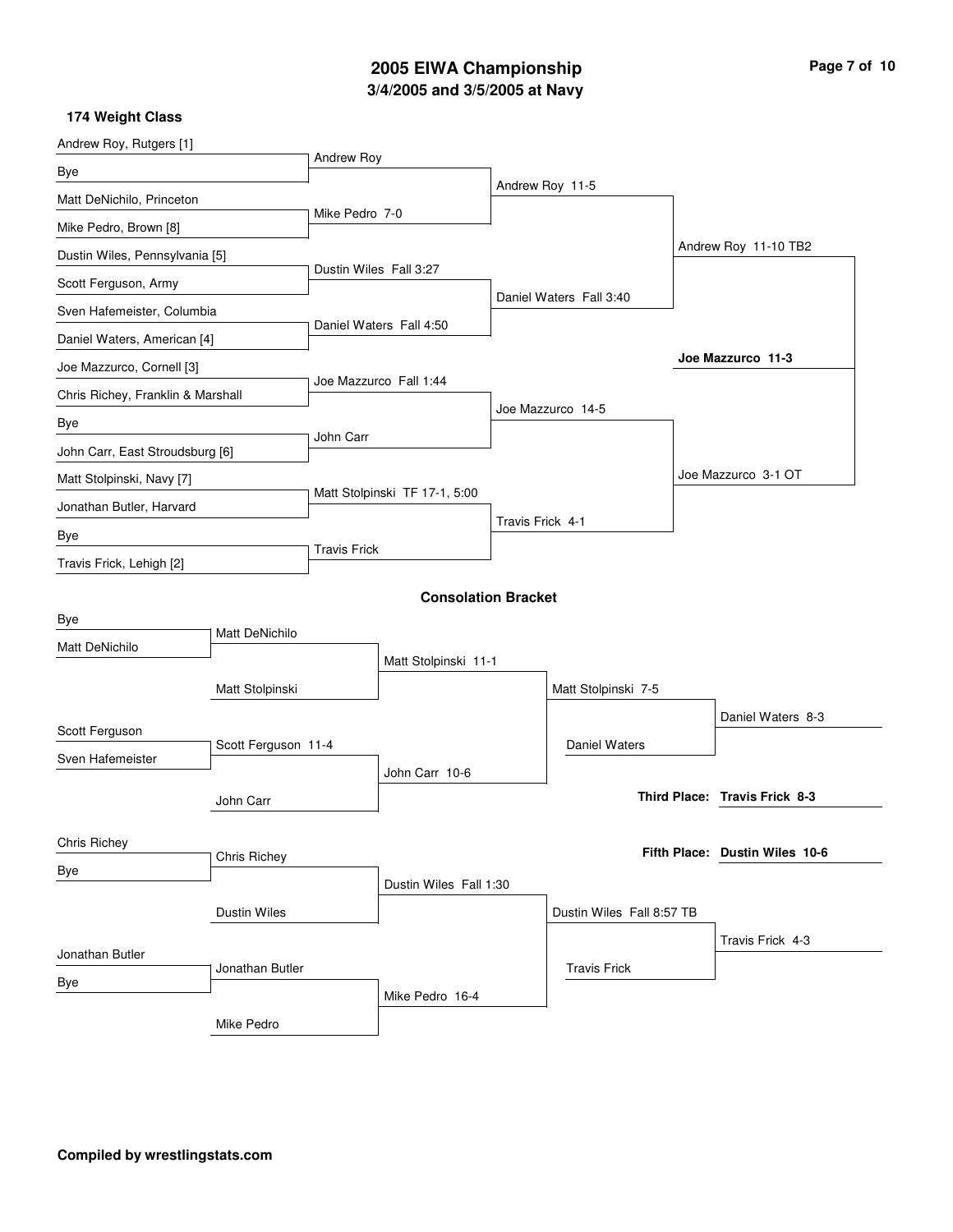# **3/4/2005 and 3/5/2005 at Navy 2005 EIWA Championship Page 8 of 10**

| Tyler Baier, Cornell [1]             |                    |                    |                            |                  |                       |                               |
|--------------------------------------|--------------------|--------------------|----------------------------|------------------|-----------------------|-------------------------------|
| Bye                                  |                    | <b>Tyler Baier</b> |                            |                  |                       |                               |
| Justin Barent, Columbia              |                    |                    |                            |                  | Tyler Baier Fall 0:24 |                               |
| Sean McCracken, East Stroudsburg [8] |                    | Justin Barent 10-2 |                            |                  |                       |                               |
| Chris Ressa, Rutgers [5]             |                    |                    |                            |                  |                       | Tyler Baier 5-0               |
| Bye                                  |                    | Chris Ressa        |                            |                  |                       |                               |
| Brian LaMay, Lehigh                  |                    |                    |                            | Chris Ressa 3-2  |                       |                               |
| Doran Heist, Brown [4]               |                    | Brian LaMay 6-3    |                            |                  |                       |                               |
| Luke Calvert, Army [3]               |                    |                    |                            |                  |                       | Tyler Baier 4-1               |
| Jack Fleming, Princeton              |                    | Luke Calvert 19-11 |                            |                  |                       |                               |
| Bye                                  |                    |                    |                            | Luke Calvert 7-4 |                       |                               |
| Eddie Jones, Harvard [6]             |                    | Eddie Jones        |                            |                  |                       |                               |
| Chris Pogue, Navy [7]                |                    |                    |                            |                  |                       | Josh Glenn 9-2                |
| Dan Gallagher, Pennsylvania          |                    | Chris Pogue 2-1    |                            |                  |                       |                               |
| Bye                                  |                    |                    |                            |                  | Josh Glenn Fall 5:30  |                               |
| Josh Glenn, American [2]             |                    | Josh Glenn         |                            |                  |                       |                               |
|                                      |                    |                    | <b>Consolation Bracket</b> |                  |                       |                               |
| Bye                                  |                    |                    |                            |                  |                       |                               |
| Sean McCracken                       | Sean McCracken     |                    |                            |                  |                       |                               |
|                                      |                    |                    | Chris Pogue 5-2            |                  |                       |                               |
|                                      | Chris Pogue        |                    |                            |                  | Doran Heist 5-3       |                               |
| Bye                                  |                    |                    |                            |                  |                       | Chris Ressa 3-1               |
| Doran Heist                          | Doran Heist        |                    |                            |                  | Chris Ressa           |                               |
|                                      |                    |                    | Doran Heist 12-4           |                  |                       |                               |
|                                      | Eddie Jones        |                    |                            |                  |                       | Third Place: Chris Ressa 7-3  |
| Jack Fleming                         |                    |                    |                            |                  |                       |                               |
| Bye                                  | Jack Fleming       |                    |                            |                  |                       | Fifth Place: Luke Calvert 5-3 |
|                                      |                    |                    | Brian LaMay 12-4           |                  |                       |                               |
|                                      | <b>Brian LaMay</b> |                    |                            |                  | Brian LaMay 6-1       |                               |
| Dan Gallagher                        |                    |                    |                            |                  |                       | Brian LaMay 7-3               |
| Bye                                  | Dan Gallagher      |                    |                            |                  | Luke Calvert          |                               |
|                                      |                    |                    | Dan Gallagher 7-5 OT       |                  |                       |                               |
|                                      | Justin Barent      |                    |                            |                  |                       |                               |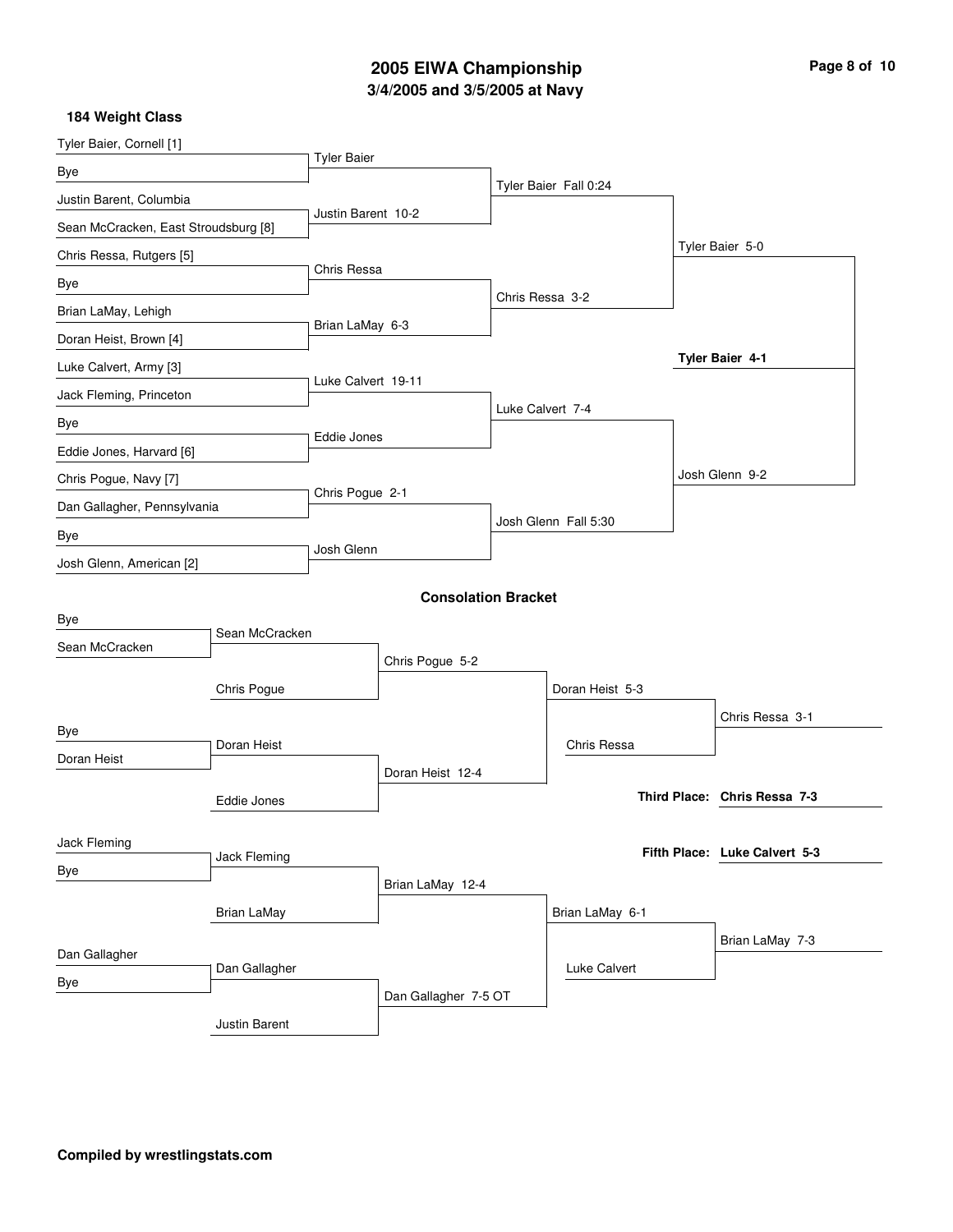# **3/4/2005 and 3/5/2005 at Navy 2005 EIWA Championship Page 9 of 10**

| Jon Trenge, Lehigh [1]             |                      |                       |                             |                  |                        |                                        |  |
|------------------------------------|----------------------|-----------------------|-----------------------------|------------------|------------------------|----------------------------------------|--|
| Bye                                |                      | Jon Trenge            |                             |                  |                        |                                        |  |
| Ken Stiles, Rutgers                |                      |                       |                             |                  | Jon Trenge Fall 2:16   |                                        |  |
| Leo Saniuk, Brown [8]              |                      | Ken Stiles 4-2        |                             |                  |                        |                                        |  |
| Marcus Schontube, Pennsylvania [5] |                      |                       |                             |                  |                        | Jon Trenge Fall 1:44                   |  |
| Bye                                |                      | Marcus Schontube      |                             |                  |                        |                                        |  |
| Billy Colgan, Harvard              |                      |                       |                             | Jake Butler 10-2 |                        |                                        |  |
| Jake Butler, Princeton [4]         |                      | Jake Butler Fall 2:24 |                             |                  |                        |                                        |  |
| Thayer Paxton, Navy [3]            |                      |                       |                             |                  |                        | Jon Trenge 4-1                         |  |
| Tyler Flatt, American              |                      | Thayer Paxton 14-1    |                             |                  |                        |                                        |  |
| Bye                                |                      |                       |                             |                  | Todd Wisman 12-10 OT   |                                        |  |
| Todd Wisman, Army [6]              |                      | <b>Todd Wisman</b>    |                             |                  |                        |                                        |  |
| Phil Hard, East Stroudsburg [7]    |                      |                       |                             |                  |                        | Jerry Rinaldi 11-0                     |  |
| Bye                                |                      | Phil Hard             |                             |                  |                        |                                        |  |
| John Grando, Columbia              |                      |                       |                             |                  | Jerry Rinaldi 11-2     |                                        |  |
| Jerry Rinaldi, Cornell [2]         |                      |                       | Jerry Rinaldi TF 15-0, 7:00 |                  |                        |                                        |  |
|                                    |                      |                       | <b>Consolation Bracket</b>  |                  |                        |                                        |  |
| Bye                                |                      |                       |                             |                  |                        |                                        |  |
| Leo Saniuk                         | Leo Saniuk           |                       |                             |                  |                        |                                        |  |
|                                    |                      |                       | Phil Hard 2-1               |                  |                        |                                        |  |
|                                    | Phil Hard            |                       |                             |                  | Thayer Paxton DFT 0:46 |                                        |  |
| Bye                                |                      |                       |                             |                  |                        | Thayer Paxton 4-3                      |  |
| <b>Billy Colgan</b>                | <b>Billy Colgan</b>  |                       |                             |                  | Jake Butler            |                                        |  |
|                                    |                      |                       | Thayer Paxton 10-2          |                  |                        | Third Place: Thayer Paxton 4-0         |  |
|                                    | <b>Thayer Paxton</b> |                       |                             |                  |                        |                                        |  |
| <b>Tyler Flatt</b>                 |                      |                       |                             |                  |                        | Fifth Place: Jake Butler MT 24-9, 7:00 |  |
| Bye                                | <b>Tyler Flatt</b>   |                       |                             |                  |                        |                                        |  |
|                                    |                      |                       | Marcus Schontube Fall 2:38  |                  |                        |                                        |  |
|                                    | Marcus Schontube     |                       |                             |                  | Marcus Schontube 10-1  |                                        |  |
| Bye                                |                      |                       |                             |                  |                        | Todd Wisman 6-5                        |  |
| John Grando                        | John Grando          |                       |                             |                  | <b>Todd Wisman</b>     |                                        |  |
|                                    |                      |                       | John Grando 4-3             |                  |                        |                                        |  |
|                                    | Ken Stiles           |                       |                             |                  |                        |                                        |  |